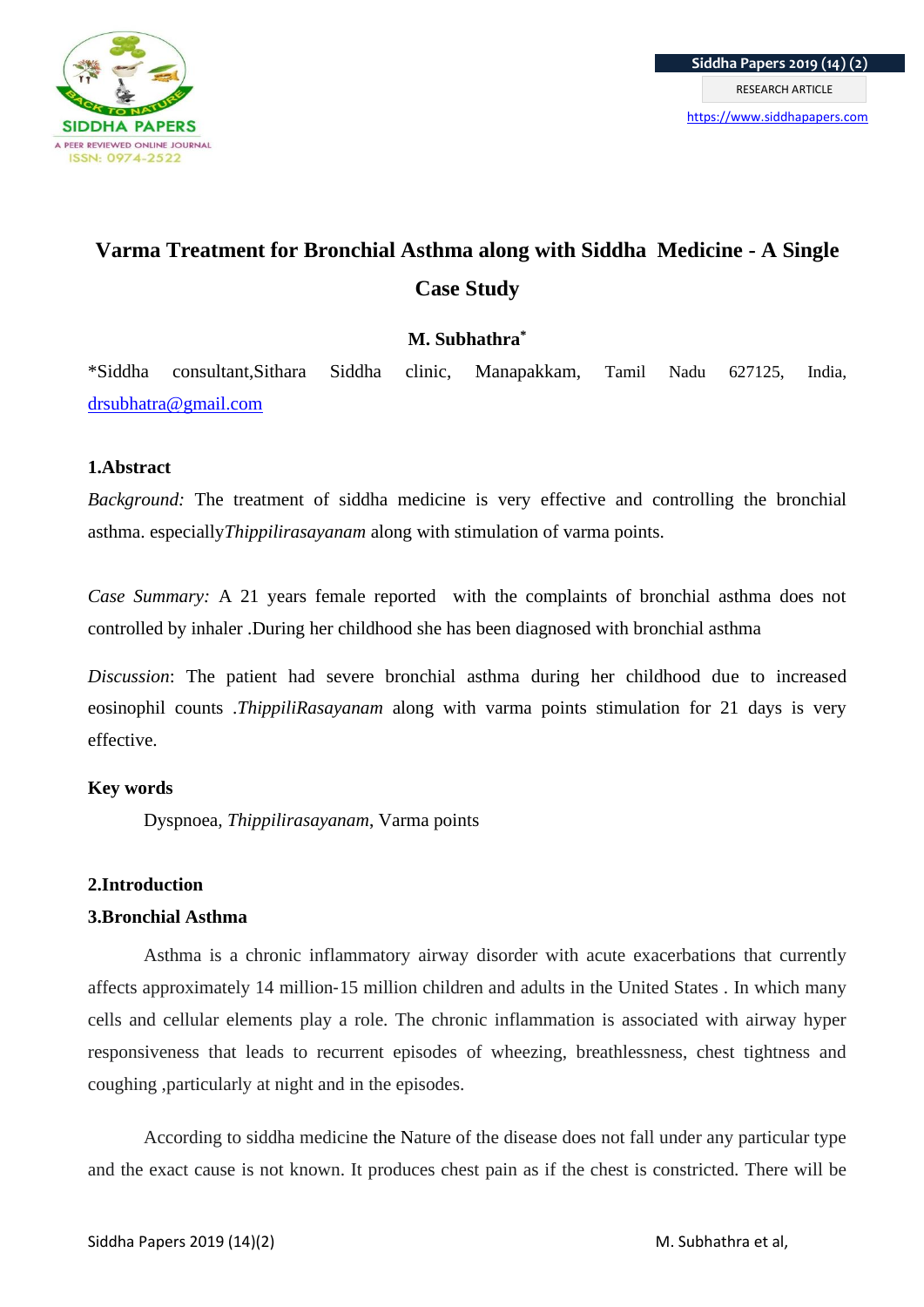breathlessness with difficulty in inspiration as well as expiration. The expiratory noise will sound like musical instruments such as flute, lute, and veena. Further, even if attempt is made naturally for expectorating the sputum from the chest ,it does not come out.

#### **3a.Genesis of the disease**

It is considered that the disease may develop due to the following factors:

The body strength is reduced because of unwanted foods and acts .In such condition the disease develops when food which can aggravate the activity of kapham are taken or by other act which aggravates the same.

It may also develop as a result of allergy due to grass, plantage, rice, raggi.

By smelling some foul smelling substances which are not good to the body.

#### **3b***.***Other factors in the genesis of the disease**

*Sputum*: If the sputum is found excessive in quantity , light weight and foamy, it is considered that the disease developed due to *kaphakutram*.

If the sputum is black in color, hard and with smell of flesh ,it will denotes *kaphakutram.*

If it is found white like pus and mixed with yellow color, it will denote *pithakutram.*

#### **3c** *.***factors affecting the disease**

Eating foods which will induce excessive kapham. Exposure to chill air. Living in the mountains. Walking in the dew.

## **4.Pathophysiology**

In addition ,the *kaphakutram* get deranged and in association with *pithakutram* produced in inflammation of the throat, nose, palate and lungs, resulting in secretions of mucus and fever occurs.

The *udhananvayu* which rises from the chest (*anaagatham)* will also become aggressive.

Some authors opine that the disease develops due to *vathakutram* .It is considered that their opinion may be true as there is block in the passage of *vatha* through respiratory organ.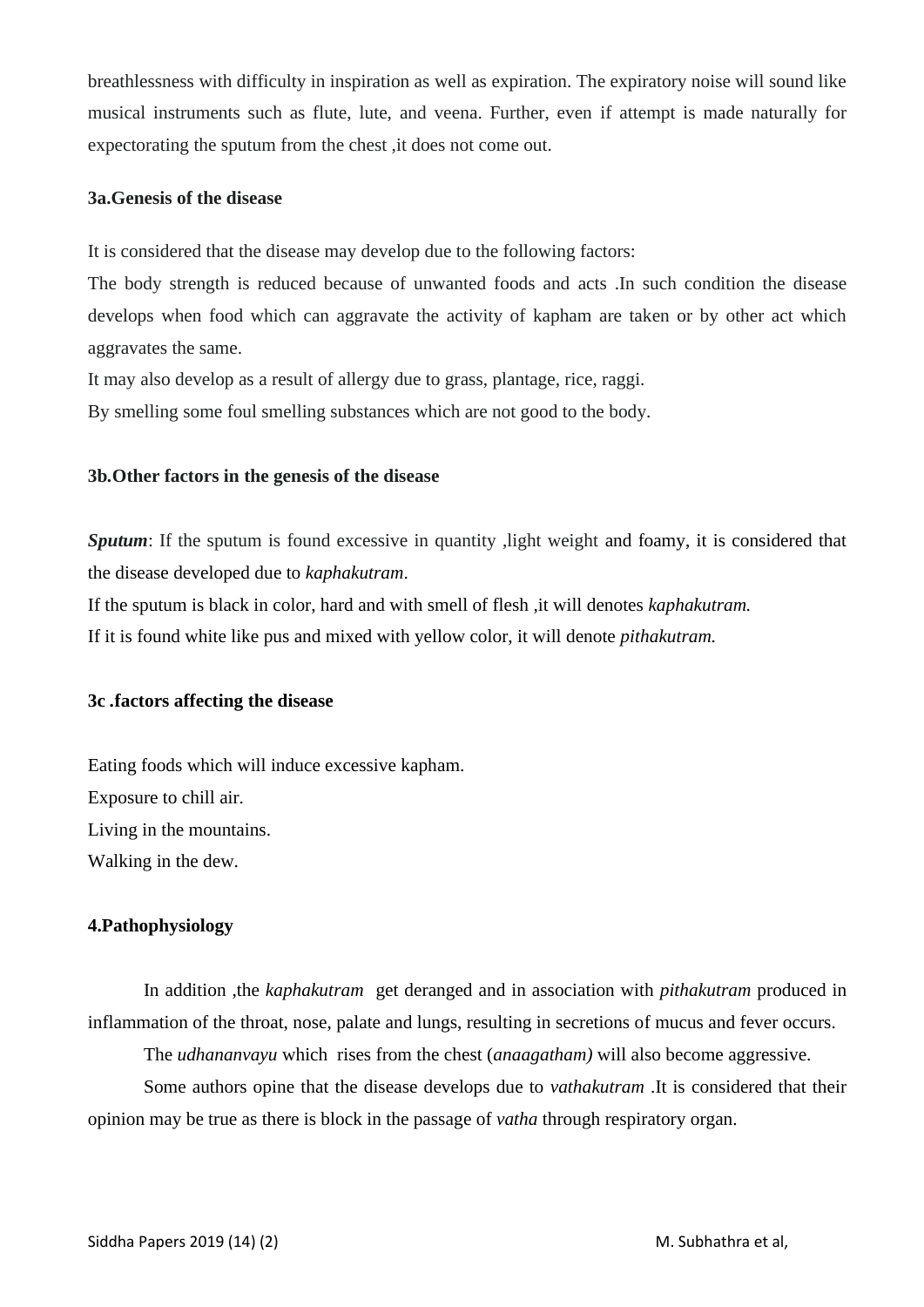As already stated above, the ancient physicians have opined that the disease mainly devolps due to *kaphakutram*. It is considered that this opinion is also true as the phlegm blocks the lumen of respiratory tract and prevents the entry of air.

#### **5. Description of the Case Study**

#### **5a***.***Present complaints**

A young girl of 21 years old patient came to Sitharaa siddha clinic with the complaint of breathlessness, and cough. She had a history of wheezing cough, recurrent ENT infection.

#### **5b**.**Past complaints**

The patient had history of breathlessness, allergic rhinitis, cough with expectoration. The patient had history of prolong inhaler usage .Now, she feels wheezing not controlled by Modern medicine.

#### **6CASE PRESENTATION**

#### **6a.history of present illness:**

A 21 years female presents with the chief complaint of difficulty in breathing on exertion, cough. In the last 6 months the patient had complaints from breathlessness. She is complaining from allergic rhinitis symptoms such as runny, blocked itchy nose, and snoring at sleep. she reports that she was seen for similar symptoms previously .At that time she was diagnosed with bronchial asthma treated with short course duration of bronchodilators and antibiotics. This management reduce the symptoms and gradually worsened over six months. she is negative for fever ,night sweats, palpitations, chest pain, nausea, abdominal pain and bleeding sometimes she had a complaint of constipation.

#### **6b.social history**

She is unmarried and studying B.COM final year she travelled to college via bus daily.

#### **6c.allergies**

No known medicine, food, environmental allergy.

#### **6d.physical examination**

```
1. Height : 152 cm.
```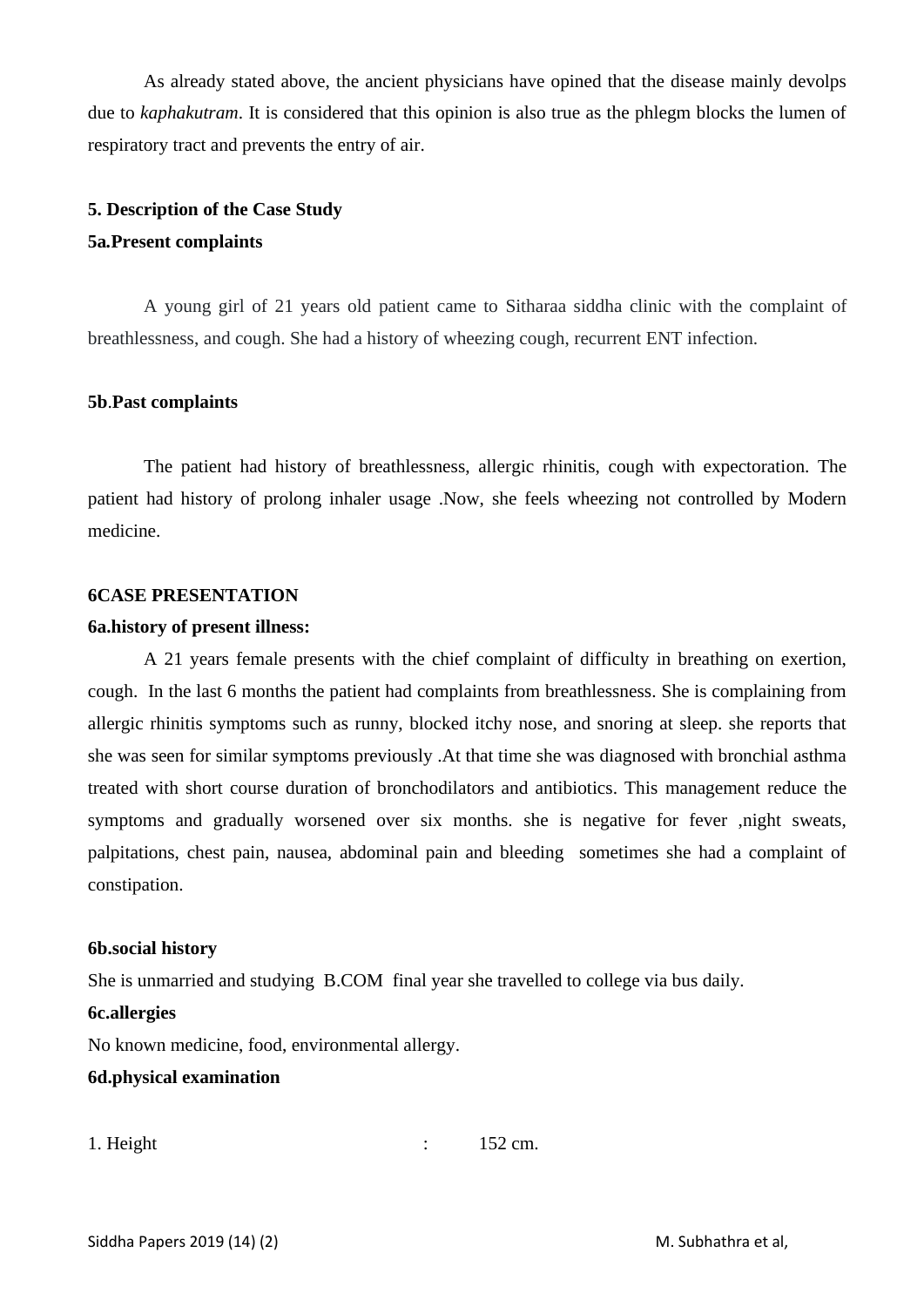| 2. Weight                  | $\mathbb{R}^{\mathbb{Z}}$          | 42Kg.                      |  |
|----------------------------|------------------------------------|----------------------------|--|
| 3. BMI                     | $\mathbb{R}^{\mathbb{Z}}$          | 18.2 (Weight Kg/Height m2) |  |
| 3. Temperature             | $\ddot{\cdot}$                     | 98.6 (°F)                  |  |
| 4. Pulse rate              | $\mathbb{R}^n$                     | 74 /min.                   |  |
| 5. Respiratory rate        | $\mathbb{R}^{\mathbb{Z}}$          | 20 /min.                   |  |
| 6. Blood pressure          | $\mathbb{Z}^{\mathbb{Z}^{\times}}$ | 120/90 mmHg                |  |
| 7. Heart rate              | $\ddot{\cdot}$                     | 76/min.                    |  |
| 8. Pallor                  | $\ddot{\cdot}$                     | mildly present             |  |
| 9. Jaundice                | $\vdots$                           | Absent                     |  |
| 10. Cyanosis               | $\vdots$                           | Absent                     |  |
| 11. Clubbing               | $\ddot{\cdot}$                     | Absent                     |  |
| 12. Jugular vein pulsation | $\ddot{\cdot}$                     | Absent                     |  |
| 13. Pedal oedema           | $\ddot{\cdot}$                     | Absent                     |  |
| 14. Lymphadenopathy        | $\ddot{\cdot}$                     | Absent                     |  |

## **6e.systemic examination**

| Respiratory system    | : Heard mild wheezing sound on lower scapular region on both sides. |
|-----------------------|---------------------------------------------------------------------|
| Cardiovascular system | : She has a regular rate and rhythm.                                |
| Gastrointestinal      | :Bowel sounds Normal.                                               |

## **7. Diagnosis**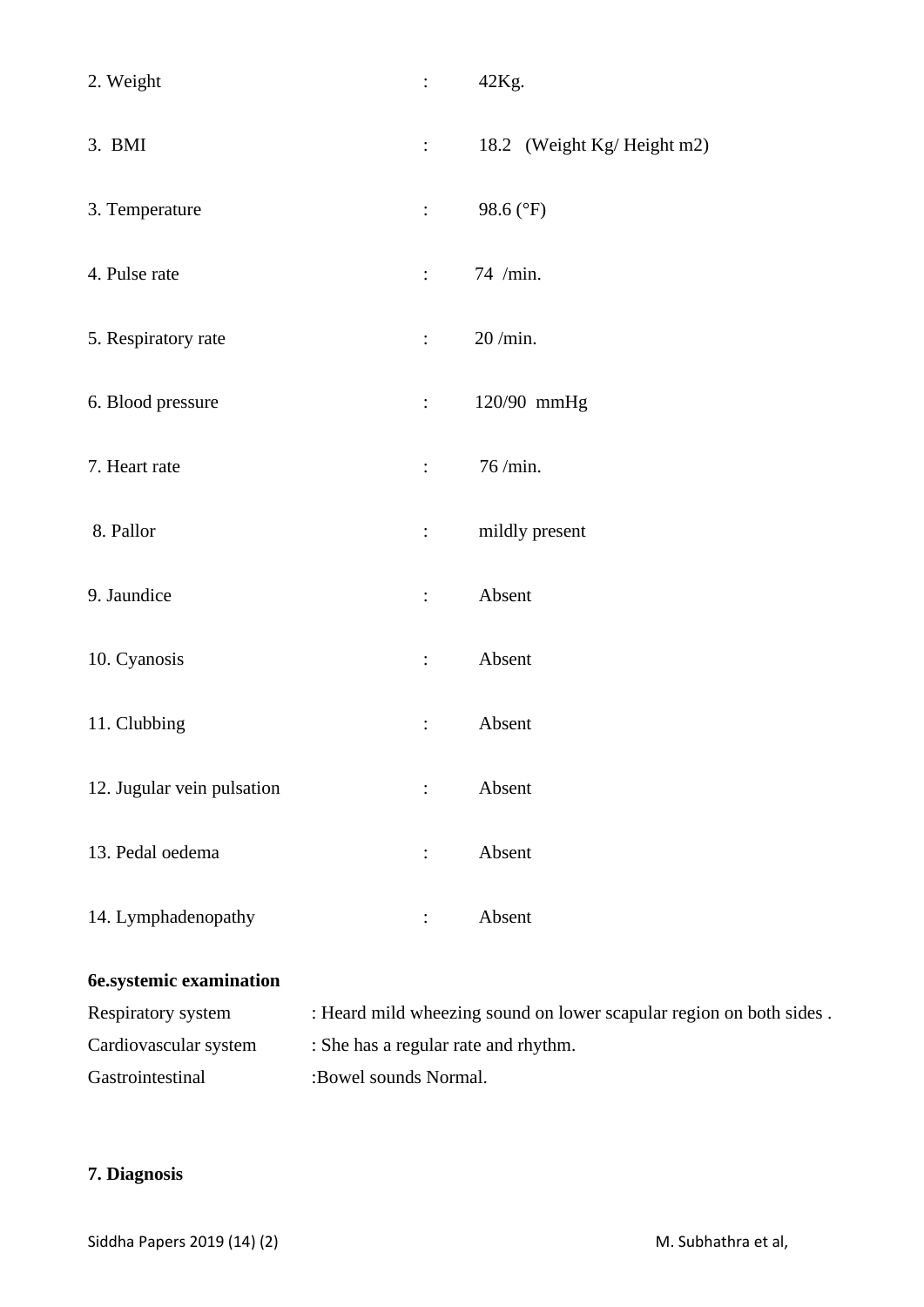Based on the above observations ,it was concluded that the patient was suffering from "IraippuNoi"(Bronchial Asthma).

### **8. Siddha Management and Outcomes**

#### **8a.Line of treatment:**

As per siddha basic principles the main cause of the disease is Iyyam . on examination the wheeze sound present at the lower scapular region on both sides. According to siddha system *saaram, saeneer* were affected and *Naadi* was found as "*VathaIyyam*".

*ViresenathalvathamThaazhum vamanathal pitham thazhaum Anjana/naasiyathalkabhamthaazhum. Nasiyam: AnuThylum*

#### **TABLE:1 Internal Therapy**

| <b>NAME OF</b><br>THE      | <b>MEDICINENAME</b>        | <b>DOSAGE</b> | <b>TIMES</b><br><b>OF</b> | <b>ANUPANAM</b> |
|----------------------------|----------------------------|---------------|---------------------------|-----------------|
| <b>TREATMENT</b>           |                            |               | <b>THE</b>                |                 |
|                            |                            |               | <b>PATIENT</b>            |                 |
| Nasiyam                    | AnuThylum                  | 2 drops       | One time per              |                 |
|                            |                            |               | day                       |                 |
| <b>Oleation Therapy</b>    | ChukkuThylum               | Qs            | Twice a week              |                 |
| (Oil bath)                 |                            |               |                           |                 |
| Internal medicine          | <i>ThippiliRasayanam</i>   | 2grams        | Twice a day               |                 |
| Internal medicine          | <i>Thalisadhichooranam</i> | 2 grams       | Twice a day               | Honey           |
| <b>ExternalApplication</b> | Karpoorathithylum          | Qs            |                           |                 |

#### **TABLE:2 External Therapy**

| <b>VARMAM</b>    | <b>LOCATION</b>         | <b>FUNCTION</b>  |  |
|------------------|-------------------------|------------------|--|
| Thummi           | Pit of the neck         | Strengthens      |  |
| /Thivalaivarmam  |                         | the lungs        |  |
| Naer/Kumbuvarmam | One finger to the left  | Regulates<br>the |  |
|                  | of the mid line.        | lung function    |  |
| Vilanguvarmam    | chest,<br>on the<br>Pit | Regulates        |  |
|                  | below the collar bone   | breathing.       |  |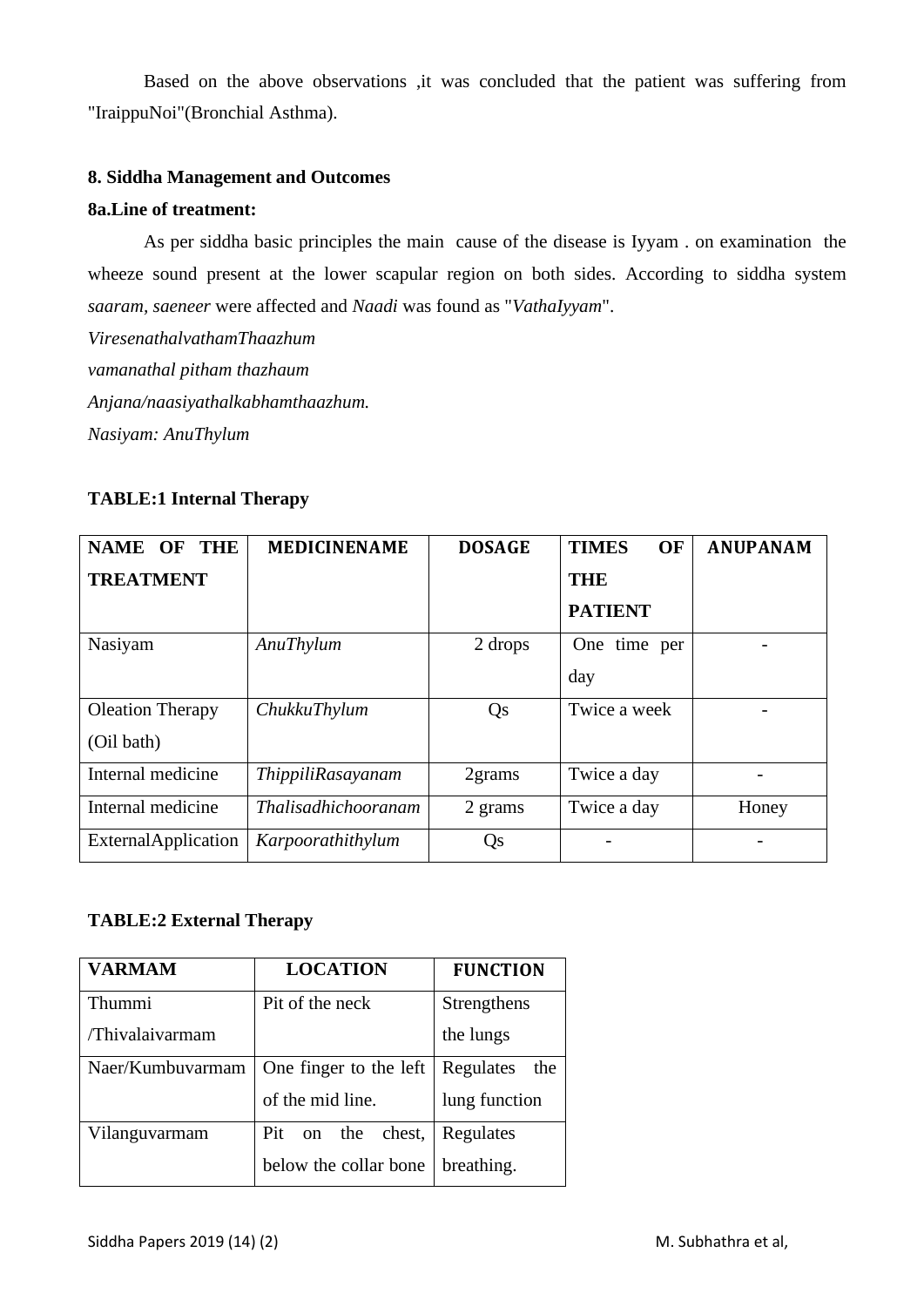|              | where the collar                          |  |
|--------------|-------------------------------------------|--|
|              | the<br>bone meets                         |  |
|              | shoulder bone.                            |  |
| Adappakalam  | $fingers$ from $\boxed{To}$ control<br>13 |  |
| (Paduvarmam) | nervarmam to right   bronchial            |  |
|              | and left side on the asthma.              |  |
|              | flanks.                                   |  |

#### **Therapeutic schedule**

The Above varmam points stimulates 1 time /day for 7 days.

#### **Dietary Advice given to the patient:**

The patient should avoid the foods which are allergic to him and she should taken the food items which are easily digestible. Foods which can aggravate the *kapha* in the body should be avoided. Advice the patient to do pranayamam regularly. It improves the quality of breathing.

#### **Discussion**

A 21 year old female girl with chief complaints of difficulty in breathing on exertion, cough. In the past 6 months the patient had complaints from breathlessness. She is complaining from allergic rhinitis symptoms such as runny, blocked itchy nose, and snoring at sleep. *Iraippunoi* due to*seetham* increased in our body, so we have to suggest the medicine those are all *vaepaviriyam* content, along with external therapy applied. All medicines prescribed for one week .The patient was asked to come for weekly once .Day by day the symptoms was reduced After 40 days treatment, she got relieved from breathlessness,, cough, snoring at sleep. patient feel satisfied .

#### **Conclusion:**

This case study shows significant role for allergens and developing a management plan for each patient. Diagnostic tools and symptoms of the patient show bronchial asthma and also have the history regular course of treatment taken from allopathic hospital. Siddha and varma therapy reduce the asthma exacerbations. Usually she visit their doctor monthly twice after visiting our clinic and apply the varma therapy and take the internal medicine that was reduced the visiting their doctor regularly. In this study, it has been observed that the varmam therapy has decreased the symptoms of bronchial asthma along with internal medicine .Hence it may be concluded that varmam therapy play a vital role in the management of this disease